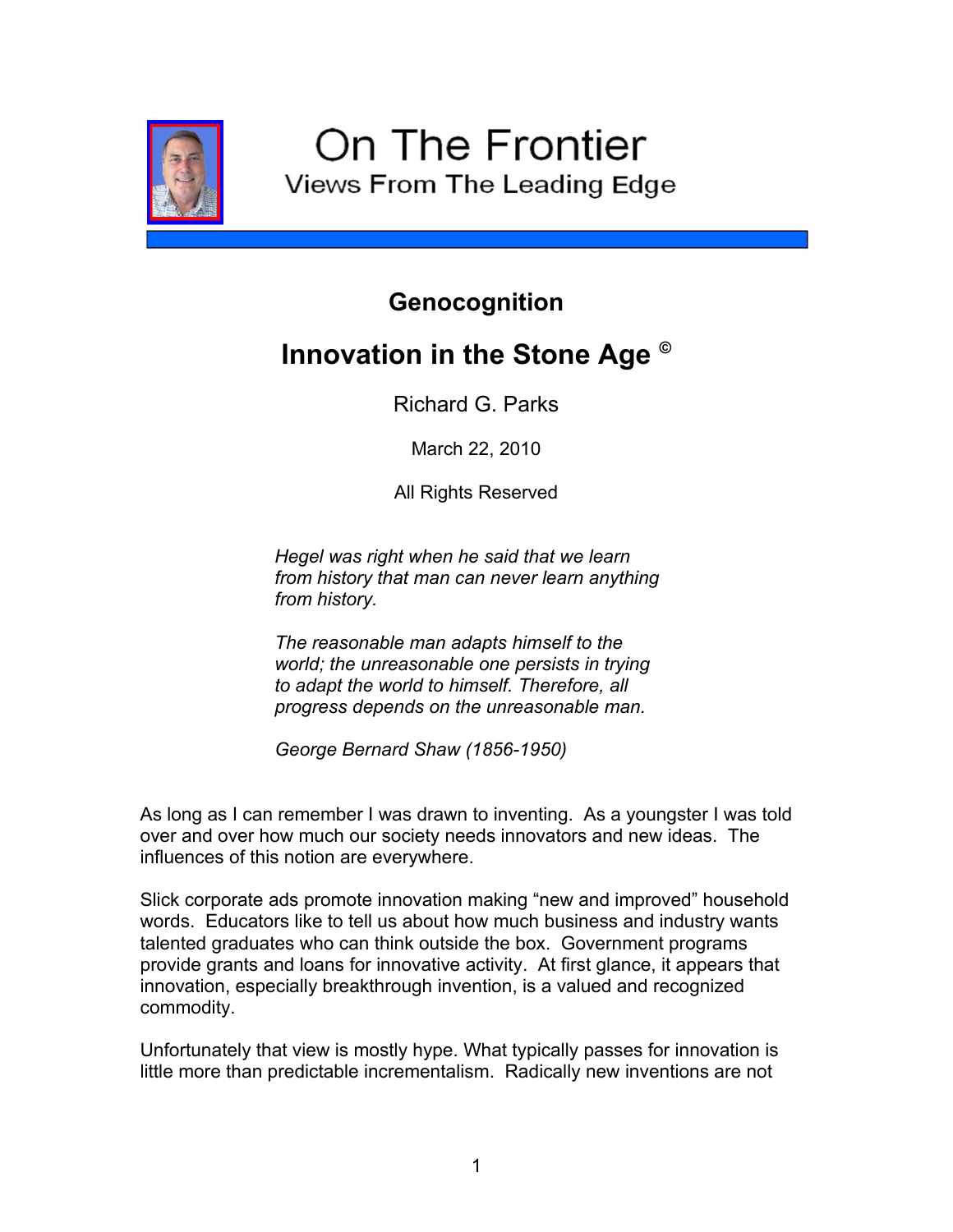welcomed because they are disruptive to the status quo, often come from people who shouldn't be able to produce them and can't be predicted in advance.

New ideas and their originators are not enthusiastically sought by business but are instead regarded with deep skepticism and suspicion.

Educators cynically perpetuate the myth of institutional innovation, mostly as a hustle to line their pockets with income from government grant program money.

Private, state and federal funding programs, often billed as promoting innovation, do little more than funnel cash to the usual suspects in their pursuit of incremental engineering and mainstream science, not transformative invention.

The hard truth is that a large percentage of the population doesn't really want anything new and wouldn't recognize it if it walked up and bit them in the behind. Many people think that the present ways of doing things are just fine and can't understand those who want to upset the status quo. (i.e., If it ain't broke, don't fix it.) Change has always been resisted by most of humanity and agents of change are usually regarded as suspect.

The rate of change may well be accelerating in modern times but so too is opposition to it. The fact that breakthrough innovation occurs at all in spite of everything society does to discourage it is nothing short of a miracle. The current rate of new invention is a ghostly shadow of what it would be with rational policies and organized support of the sort lavished on amateur and professional sports.

Instead, it is confined to the back alleys of industrial parks, suburban basements and backyard garages. When transformative innovation does arise, it is too often ignored or hounded back into oblivion by mindless pathological skepticism of the sort that once characterized religious inquisitions.

Resistance to new ideas is not completely random as is often believed by those who are unfamiliar with innovative pursuits. There are patterns. It is a universal facet of all cultures, some more than others. The problem of unwarranted skepticism directed at radical invention is not limited to a few disciplines or countries as one might expect based on cultural norms. Its effects are felt across all human activity and geographical boundaries.

This suggests a common thread running through the overwhelmingly negative reactions to new ideas. Resistance to radical innovation does not flow from the invention itself, from its inventor nor from the circumstances of the invention. It comes from society at large. Resistance to new ideas typically manifests itself as unreasoned hostility to the message and its bearer, often disguised as rational debate.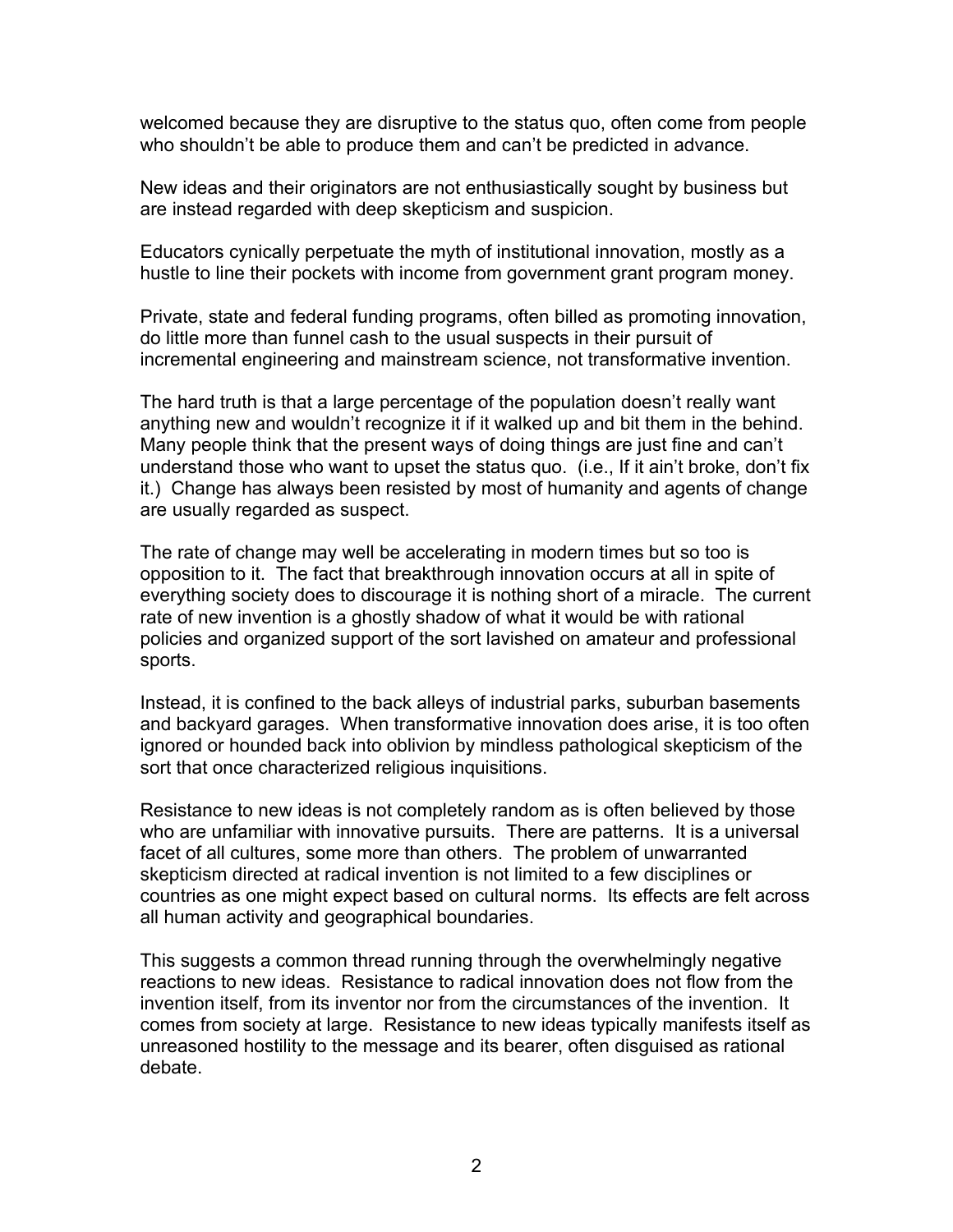In most other areas of human endeavor we have made progress over the course of time in enlightening and informing human behavior while at the same time curbing ignorance and fear. Yet when it comes to breakthrough inventions we are still in the Stone Age.

There is virtually no organized effort to understand and promote real radical innovative activity. In all of human history we have learned little or nothing and have made virtually no progress in reforming the social structures at the heart of this problem.

The same destructive pattern is woven over and over again with each radical new idea. Among those charged with evaluating or discovering breakthrough invention, ignorance of historical mistakes make it quite obvious that they are simply not competent to perform their duties.

It is critical for the future of our species to understand the cause of this stubborn refusal to accept and develop new ideas and to find ways to promote more innovative change and improvement. Major problems beset us from every quarter, some with the potential to end civilization.

Rapid rates of innovation are more necessary now than at any time in human history. Yet in spite of this, there is a profound ignorance of the basic elements of invention and the barriers that prevent funding and development of new ideas.

A few scholars such as Armstrong, Kidd, Sacherman, Truzzi, Nissani and others have investigated limited elements of this issue.

But organizations like the Kauffman Foundation, ostensibly founded to further understanding of the powerful economic impact of entrepreneurship and innovation, actually do little or nothing to provide a coherent picture of the inventive process and barriers to innovation.

And broadly speaking, the whole of academia is in denial of a broad sociological bias against innovative activity that is absolutely vital to our survival as a species.

I discovered the sordid truth of unreasoned resistance to new invention while promoting certain innovative devices I created. In spite of their usefulness and transformative nature, I had absolutely no luck in raising interest or developmental funding for these inventions over an extended period of time.

As I dug deeper into the matter, I became aware of the lack of a coherent understanding of the issue or even any comprehensive source of information about the nature of resistance to new ideas.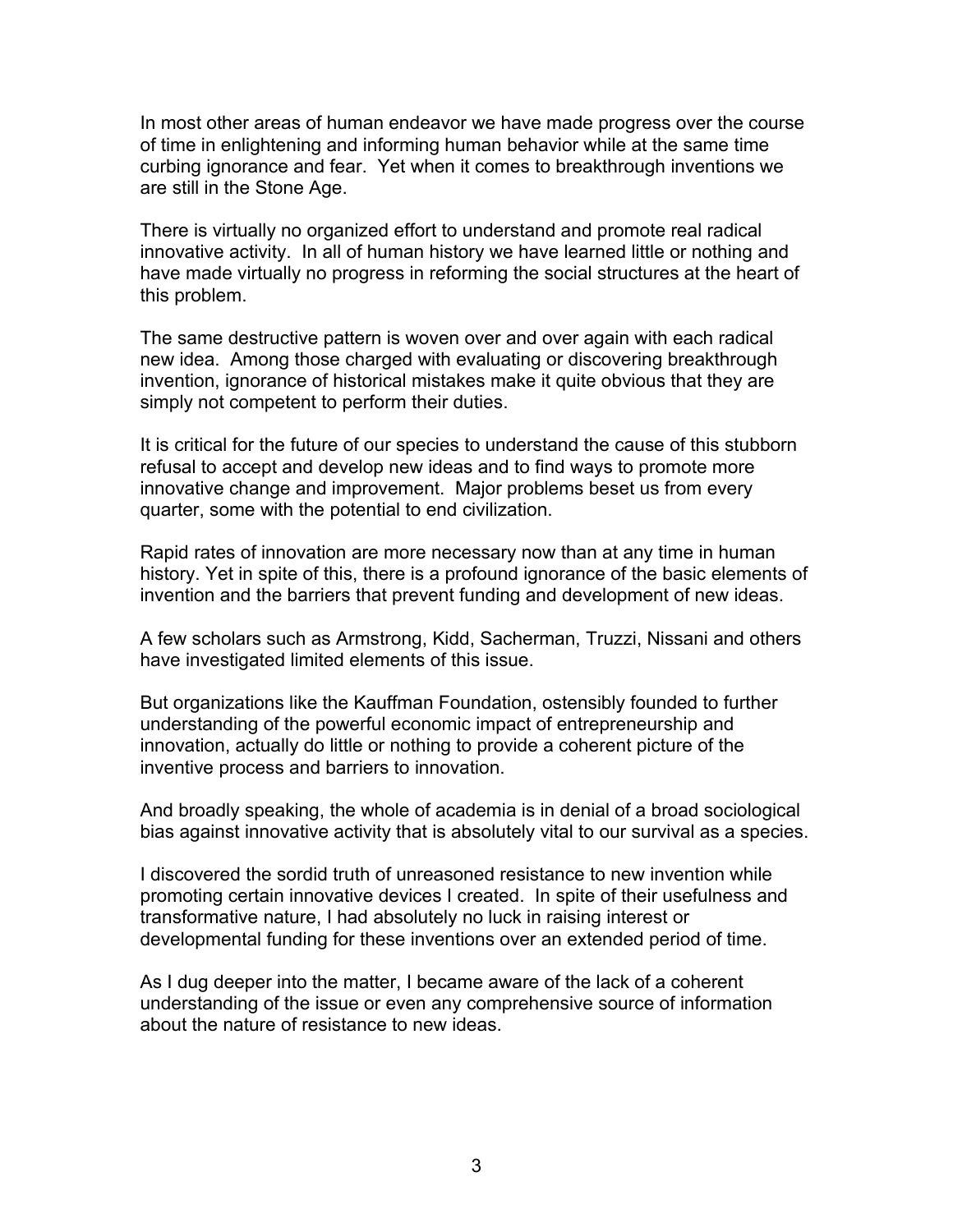This lack of comprehension regarding the problem of what amounts to suppression of innovation is gaping hole one of the most important areas of human knowledge.

As advanced as modern societies have become, there is still a very primitive comprehension of how invention happens and the barriers to it.

While our technical development is in the  $21<sup>st</sup>$  Century, our understanding of the forces that created it is still in the dark ages. Innovation is treated more like magic than science. Even the legal community, rarely at a loss for words, can't adequately describe or define invention.

One of the definitions of a patentable invention in the United States is codified in patent law as advances not obvious it those ordinarily skilled in the art. This characterization doesn't really define innovation at all but does help explain why it is so often ignored.

Most professionals in any given field, at least those ordinarily skilled in the technical arts, quite literally can't recognize a transformational new invention because by definition it is not obvious to them.

As an innovator, I fully realize that this area is an outpost at the frontiers of human knowledge. It is a field of study that doesn't even have a proper name.

Since it is difficult to discuss something that has no proper label, I suggest that this subject be called "**genocognition**" from the Old English be+geondan (beyond) and Latin cognitio (knowledge).

The term, taken literally, means beyond knowledge. This makes perfect sense because invention is literally the act of pushing out into the darkness beyond existing human knowledge, thereby extending it.

I also propose a definition for this term. Genocognition is the study of transformative human innovation; its origins, methods of promoting it, barriers inhibiting it and ways of enhancing its practice.

This meaning and definition seems fitting because the best breakthrough inventions come from beyond the boundaries of our current understanding. When Einstein hacked out the monolith of general relativity, he was reaching well beyond the scientific knowledge of his day.

This inventive act not only revolutionized our thinking but it also resulted in many technical advances made since. That is the very essence of transformative invention which has never been adequately studied or explained. Worse, many such feats go unrecognized and some of this knowledge is irretrievably lost to us forever.